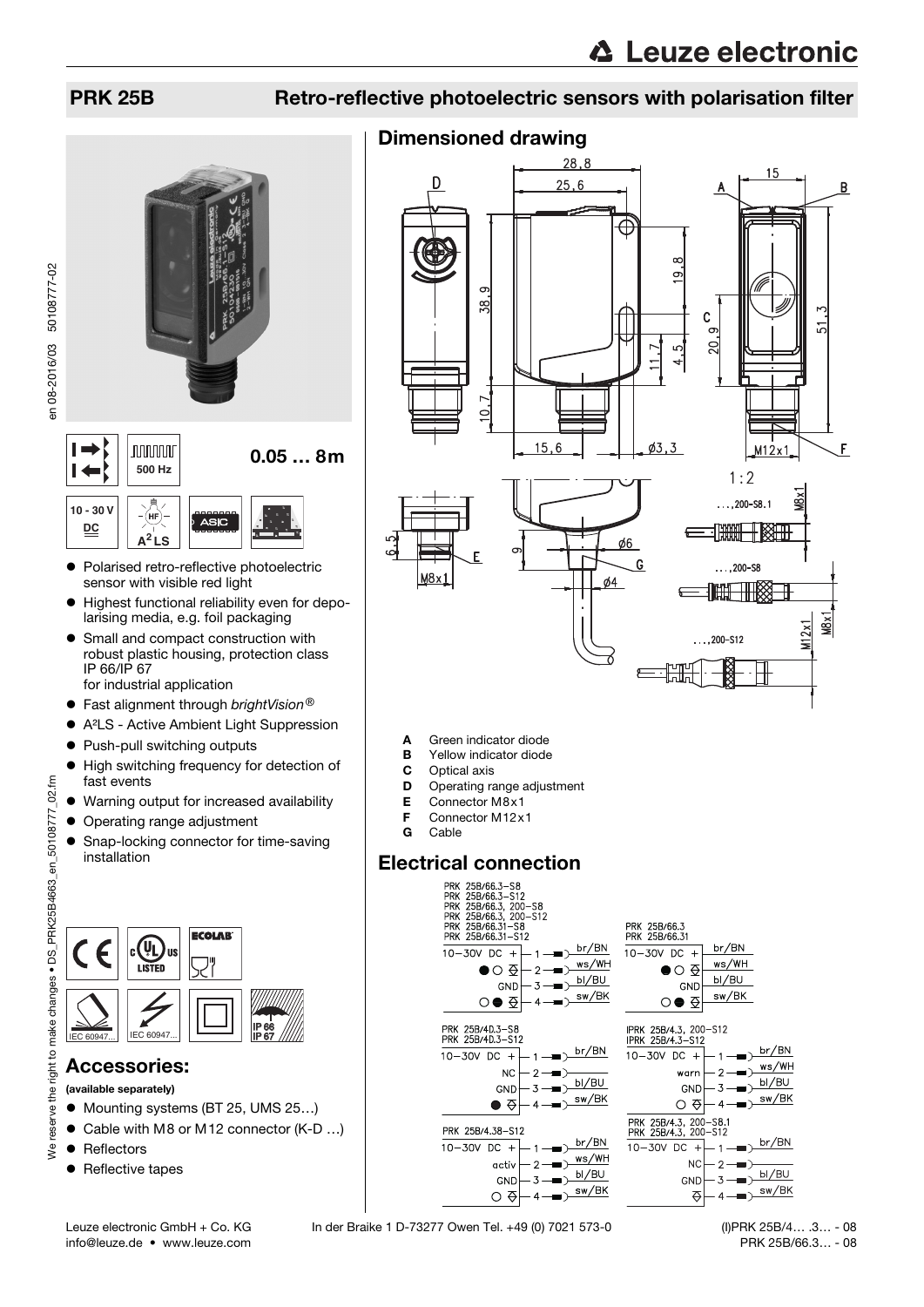## **△ Leuze electronic**

#### PRK 25B

#### Tables



 $=$  screw type

Typ. response behaviour

Diagrams

 $TK \dots = adhesive$ <br> $TKS \dots = screw tw$ 



A TK(S) 100x100 **B** TK(S)  $40 \times 60$ 

C TK(S) 20x40

### **Remarks**

#### **Operate in accordance with intended use!**

- $\%$  This product is not a safety sensor and is not intended as personnel protection.
- $\frac{1}{2}$  The product may only be put into operation by competent persons.  $\%$  Only use the product in accor-
- dance with the intended use.



#### Optical data

Typ. operating range limit (TK(S) 100x100) 1) 0.05 … 8m Operating range 2) see tables Light source 3)<br>Wavelength LED (modulated light)

#### Timing

Switching frequency 500Hz<br>Response time 1 ms<br>Delay before start-up ≤ 300ms Response time Delay before start-up

#### Electrical data

Operating voltage  $U_B$ <sup>4)</sup><br>Residual ripple Open-circuit current ≤ 20mA Switching output <sup>5)</sup>

…/66.31

Signal voltage high/low Output current<br>Operating range

#### Indicators

Green LED<br>
Yellow LED<br>
Yellow LED

## **Mechanical data**<br>Housing

#### Environmental data

Ambient temp. (operation/storage) <sup>7)</sup><br>Protective circuit <sup>8)</sup> VDE safety class 9) Protection class<br>Light source Standards applied<br>Certifications

#### **Options**

**Warning output autoControl** warn PNP transistor, counting principle<br>Signal voltage high/low <br>Output current max. 100mA Signal voltage high/low Output current max. 100mA<br>**Activation input** active Transmitter active/not active <br>
<br>  $\geq 8 \frac{V}{2} 2 V$ <br>
Activation/disable delay  $\leq 1 \text{ ms}$ Activation/disable delay  $\leq 1 \text{ ms}$ <br>
Input resistance  $10K\Omega \pm 10\%$ Input resistance

620nm (visible red light, polarised) 10 … 30VDC (incl. residual ripple)  $≤ 15%$  of U<sub>B</sub> 2 push-pull switching outputs pin 2: PNP dark switching, NPN light switching pin 4: PNP light switching, NPN dark switching<br>IPRK…/4.3 pin 4: PNP light switching, 1 warning output …/4.38 pin 4: PNP light switching, 1 activation input .../4D.3 pin 4: PNP dark switching, pin 2: NC 6)<br>PRK.../4.3 pin 4: PNP light switching, pin 2: NC 6) Function characteristics<br>
Signal voltage high/low<br>
Output current<br>  $\text{Output current}$ man rectime.

Yellow LED<br>
Yellow LED, flashing<br>
Yellow LED, flashing<br>
Ight path free light path free, no performance reserve

Housing plastic (PC-ABS)<br>
Optics cover the plastic (PMMA) Optics cover plastic (PMMA) Weight with connector: 15g with 200mm cable and connector: 30g with 2m cable: 55g Connection type cable 2m (cross section 4x0.21mm<sup>2</sup>), connector M8 or M12, cable 0.2m with connector M8 or M12

> -40°C … +55°C/-40°C … +60°C 2, 3 II<br>IP 66, IP 67 Free group (in accordance with EN 62471)<br>IEC 60947-5-2 UL 508, C22.2 No.14-13 4) 7) 10)

1) Typ. operating range limit: max. attainable range without performance reserve

- 2) Operating range: recommended range with performance reserve
- 3) Average life expectancy 100,000h at an ambient temperature of 25°C
- 4) For UL applications: for use in class 2 circuits according to NEC only 5) The push-pull switching outputs must not be connected in parallel
- 
- 6) Pin 2: unassigned, hence especially suitable for the connection to AS-interface I/O coupling modules <br>7) UL certified in the temperature range -30°C to 60°C
- 7) UL certified in the temperature range -30 $^{\circ}$ C to 60 $^{\circ}$ C 8) 2=polarity reversal protection, 3=short-circuit protection 8) 2=polarity reversal protection, 3=short-circuit protection for all transistor outputs<br>9) Rating voltage 50V
- Rating voltage 50V

10)These proximity switches shall be used with UL Listed Cable assemblies rated 30V, 0.5A min, in the field installation, or equivalent (categories: CYJV/CYJV7 or PVVA/PVVA7)

#### **UL REQUIREMENTS**

### Enclosure Type Rating: Type 1 **For Use in NFPA 79 Applications only.**

Adapters providing field wiring means are available from the manufacturer. Refer to manufacturers information. **CAUTION** – the use of controls or adjustments or performance of procedures other than those specified herein may result in hazardous radiation exposure.

**ATTENTION !** Si d'autres dispositifs d'alignement que ceux préconisés ici sont utilisés ou s'il est procédé autrement qu'indiqué, cela peut entraîner une exposition à des rayonnements et un danger pour les personnes.

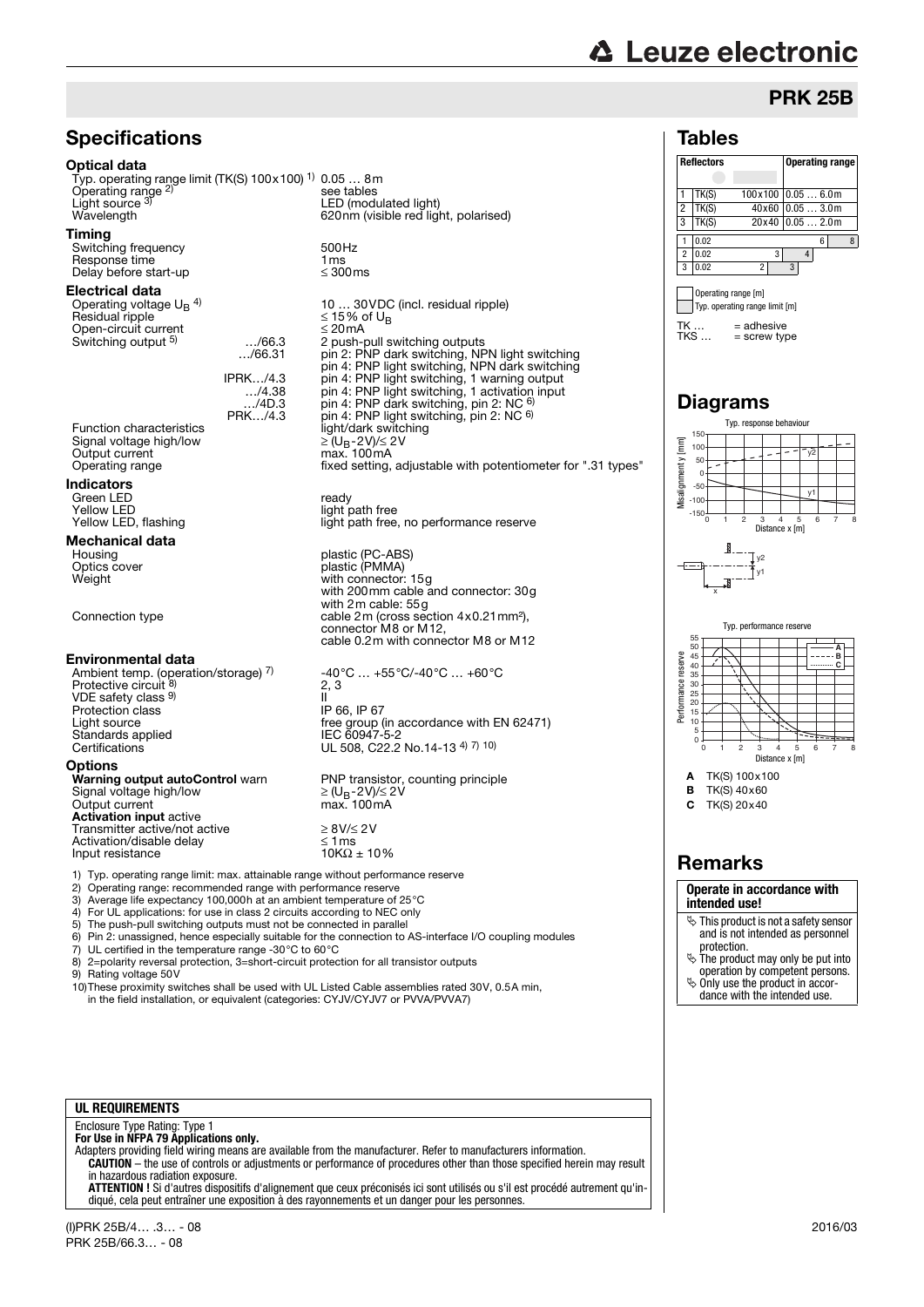### PRK 25B Retro-reflective photoelectric sensors with polarisation filter

### Order guide

| <b>Selection table</b>          |                                                                                 |                                       |                                      |           |                                                                                                   | S <sub>12</sub> |                                                                                                |                                              |                                       | ິ                                       |                                       |                                               |                                       |                                    |                                        |                                          |                                                      |                                                                |
|---------------------------------|---------------------------------------------------------------------------------|---------------------------------------|--------------------------------------|-----------|---------------------------------------------------------------------------------------------------|-----------------|------------------------------------------------------------------------------------------------|----------------------------------------------|---------------------------------------|-----------------------------------------|---------------------------------------|-----------------------------------------------|---------------------------------------|------------------------------------|----------------------------------------|------------------------------------------|------------------------------------------------------|----------------------------------------------------------------|
| Equipment $\blacktriangleright$ | Order code $\rightarrow$                                                        | PRK 25B/66.3-S12<br>Part No. 50104236 | PRK 25B/66.3-S8<br>Part No. 50104237 |           | 3<br><b>PRK 25B/66.3</b><br>Part No. 50104238<br><b>PRK 25B/66.3, 200-</b> 4<br>Part No. 50104239 |                 | <b>PRK 25B/66.3, 200-1</b><br>Part No. 50104240<br><b>PRK 25B/4D.3-S8</b><br>Part No. 50104241 | <b>PRK 25B/4D.3-S12</b><br>Part No. 50104242 | IPRK 25B/4.3-S12<br>Part No. 50104246 | IPRK 25B/4.3,200-S<br>Part No. 50108111 | PRK 25B/4.38-S12<br>Part No. 50104247 | <b>PRK 25B/66.31-S12</b><br>Part No. 50104243 | PRK 25B/66.31-S8<br>Part No. 50104244 | PRK 25B/66.31<br>Part No. 50104245 | PRK 25B/4.3,200-S<br>Part No. 50110924 | PRK 25B/4.3,200-S8.<br>Part No. 50110874 | 25B/44.3-S12<br>50117202<br>ġ<br>PRK <sub>Part</sub> | $\frac{2}{5}$<br><b>PRK 25B/44.3,200-</b><br>Part No. 50120578 |
| Switching output                | 2 x Push-pull switching output                                                  |                                       |                                      |           |                                                                                                   |                 |                                                                                                |                                              |                                       |                                         |                                       |                                               |                                       |                                    |                                        |                                          |                                                      |                                                                |
|                                 | 1 x PNP output                                                                  |                                       |                                      |           |                                                                                                   |                 |                                                                                                |                                              |                                       |                                         |                                       |                                               |                                       |                                    |                                        |                                          |                                                      |                                                                |
|                                 | 2 x PNP output                                                                  |                                       |                                      |           |                                                                                                   |                 |                                                                                                |                                              |                                       |                                         |                                       |                                               |                                       |                                    |                                        |                                          |                                                      |                                                                |
| Switching<br>function           | 1 PNP light switching and NPN dark switching output                             |                                       |                                      |           |                                                                                                   |                 |                                                                                                |                                              |                                       |                                         |                                       |                                               |                                       |                                    |                                        |                                          |                                                      |                                                                |
|                                 | 1 PNP dark switching and NPN light switching output                             |                                       |                                      |           |                                                                                                   |                 |                                                                                                |                                              |                                       |                                         |                                       |                                               |                                       |                                    |                                        |                                          |                                                      |                                                                |
|                                 | 1 x PNP light switching output                                                  |                                       |                                      |           |                                                                                                   |                 |                                                                                                |                                              |                                       |                                         | ●                                     |                                               |                                       |                                    |                                        |                                          |                                                      |                                                                |
|                                 | 1 x PNP dark switching output                                                   |                                       |                                      |           |                                                                                                   |                 |                                                                                                |                                              |                                       |                                         |                                       |                                               |                                       |                                    |                                        |                                          |                                                      |                                                                |
|                                 | 1 warning output                                                                |                                       |                                      |           |                                                                                                   |                 |                                                                                                |                                              |                                       |                                         |                                       |                                               |                                       |                                    |                                        |                                          |                                                      |                                                                |
| Connection                      | M8 connector, 4-pin                                                             |                                       |                                      |           |                                                                                                   |                 | ●                                                                                              |                                              |                                       |                                         |                                       |                                               |                                       |                                    |                                        |                                          |                                                      |                                                                |
|                                 | M12 connector, 4-pin                                                            |                                       |                                      |           |                                                                                                   |                 |                                                                                                |                                              |                                       |                                         |                                       |                                               |                                       |                                    |                                        |                                          |                                                      |                                                                |
|                                 | cable 2.000mm                                                                   |                                       |                                      | $\bullet$ |                                                                                                   |                 |                                                                                                |                                              |                                       |                                         |                                       |                                               |                                       | ●                                  |                                        |                                          |                                                      |                                                                |
|                                 | cable 200 mm with M8 connector, 4-pin                                           |                                       |                                      |           | $\bullet$                                                                                         |                 |                                                                                                |                                              |                                       |                                         |                                       |                                               |                                       |                                    |                                        |                                          |                                                      |                                                                |
|                                 | cable 200mm with M12 connector, 4-pin                                           |                                       |                                      |           |                                                                                                   |                 |                                                                                                |                                              |                                       |                                         |                                       |                                               |                                       |                                    | ●                                      |                                          |                                                      |                                                                |
|                                 | cable 200mm with M8 connector, 4-pin 1)                                         |                                       |                                      |           |                                                                                                   |                 |                                                                                                |                                              |                                       |                                         |                                       |                                               |                                       |                                    |                                        |                                          |                                                      |                                                                |
| Indicators                      | green LED: ready                                                                |                                       |                                      |           |                                                                                                   |                 |                                                                                                |                                              |                                       |                                         |                                       |                                               |                                       |                                    |                                        |                                          |                                                      |                                                                |
|                                 | yellow LED: light path free                                                     |                                       |                                      |           |                                                                                                   |                 |                                                                                                |                                              |                                       |                                         |                                       |                                               |                                       |                                    |                                        |                                          |                                                      |                                                                |
| <b>Options</b>                  | operating range adjustment via potentiometer                                    |                                       |                                      |           |                                                                                                   |                 |                                                                                                |                                              |                                       |                                         |                                       |                                               |                                       |                                    |                                        |                                          |                                                      |                                                                |
|                                 | activation input                                                                |                                       |                                      |           |                                                                                                   |                 |                                                                                                |                                              |                                       |                                         | $\bullet$                             |                                               |                                       |                                    |                                        |                                          |                                                      |                                                                |
|                                 | for direct connection to AS-i I/O coupling modules                              |                                       |                                      |           |                                                                                                   |                 |                                                                                                |                                              |                                       |                                         |                                       |                                               |                                       |                                    |                                        |                                          |                                                      |                                                                |
| $\overset{\circ}{\mathbb{1}}$   | high functional reliability even for depolarising media,<br>e.g. foil packaging |                                       |                                      |           |                                                                                                   |                 |                                                                                                |                                              |                                       |                                         |                                       |                                               |                                       |                                    |                                        |                                          |                                                      |                                                                |

1) Acc. to IEC 61076-2-101, NM construction with snap locking